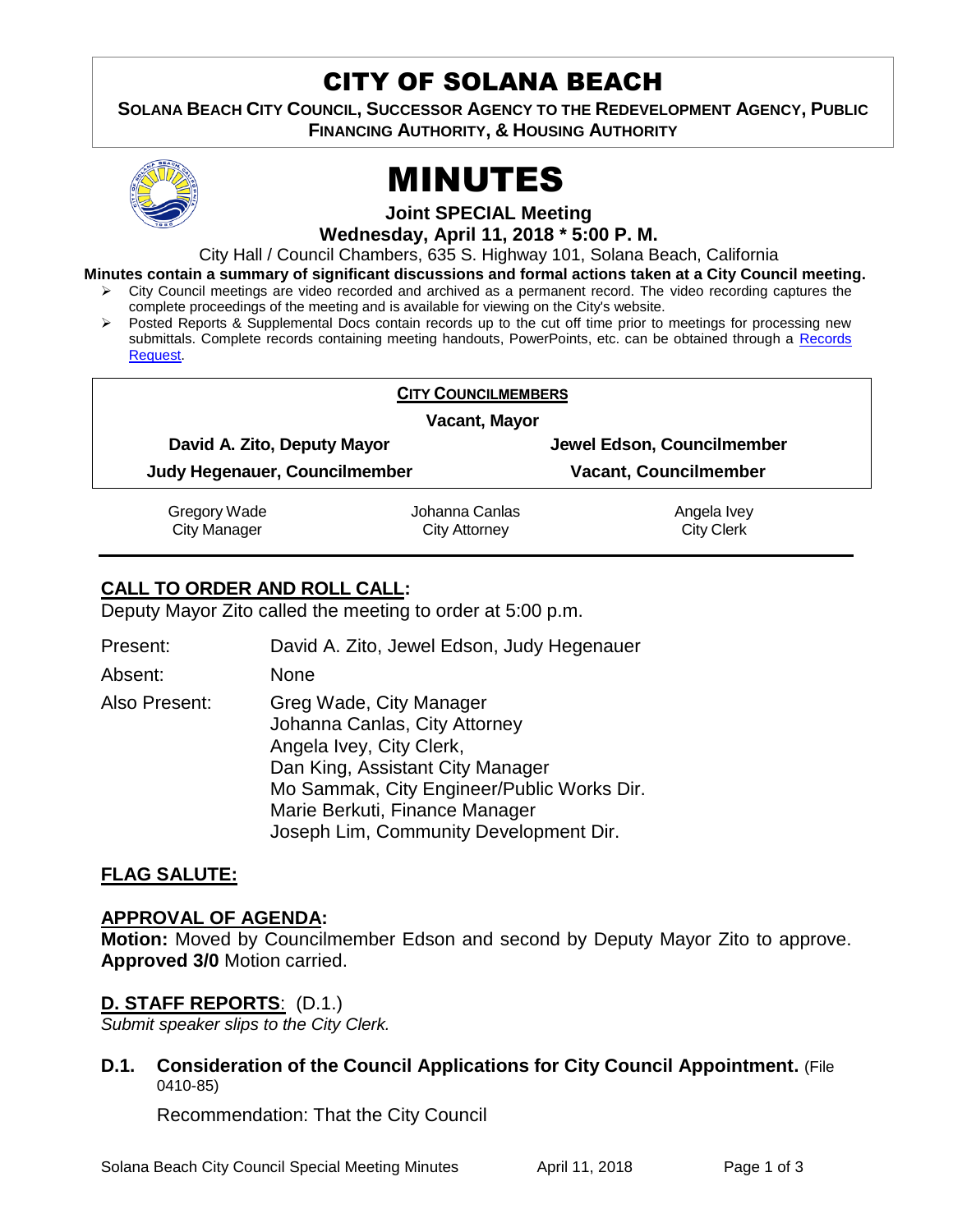- 1. Consider applications, interview applicants if desired, and make an appointment.
- 2. Adopt **Resolution 2018-041** appointing a new Councilmember to complete the term of the vacant seat until December 2018.
- 3. Have the City Clerk administer the oath to the new appointee.

[Item D.1. Report \(click here\)](https://solanabeach.govoffice3.com/vertical/Sites/%7B840804C2-F869-4904-9AE3-720581350CE7%7D/uploads/Item_D.1._Report_(click_here)_-04-11-18.PDF)

[D.1. Updated Report #1 \(04-05-18\)](https://solanabeach.govoffice3.com/vertical/Sites/%7B840804C2-F869-4904-9AE3-720581350CE7%7D/uploads/D.1._Updated_Report_1_-_04-05-18.pdf)

[D.1, Updated Report #2 \(04-05-18\) -](https://solanabeach.govoffice3.com/vertical/Sites/%7B840804C2-F869-4904-9AE3-720581350CE7%7D/uploads/D.1._Updated_Report_2_-_04-05-18.pdf) 3:30pm

[D.1. Updated Report #3 \(4-5-18\) 5pm](https://solanabeach.govoffice3.com/vertical/Sites/%7B840804C2-F869-4904-9AE3-720581350CE7%7D/uploads/D.1._Update_Report_3.pdf)

*Posted Reports & Supplemental Docs contain records up to the cut off time, prior to the start of the meeting, for processing new submittals. The final official record containing handouts, PowerPoints, etc. can be obtained through a Records Request to the City Clerk's Office.*

Deputy Mayor Zito introduced the item and stated that since the last meeting when this process was scheduled to refill Councilmember Nichols seat, Mayor Marshall had resigned resulting in a second vacancy that would be addressed at the next meeting.

Applicant Paul Basore spoke about his recent retirement in Solana Beach, that it was a small City that was safe, well managed, and environmentally conscious and that he would like to keep it that way, that he had served the remainder of a term on the Climate Action Commission, his leadership experience included university, government, and industry positions, that he had served on Board and Executive sides of various Boards, and that he would like to serve to assist the City in preserving the character of the community in an environmentally sustainable and fiscally prudent manner.

Applicant Lesa Heebner spoke about her 12-year service on the City Council, her ongoing knowledge of current issues with the City, understanding of the City's budget, Work Plan, Climate Action Plan, election districting, bluff issues, development and structure development review processes, overlay zones and specific plans, that she would not run in November, and would be honored to serve the remainder of Mike Nichols term.

Applicant Joe Kellejian said that Lesa Heebner was qualified for the position, that he was also uniquely qualified, that he got involved in the community before the City was incorporated and served on the Town Council, headed up the effort with others for 'cityhood' to establish the City of Solana Beach, served on the Crime Commission, ran for City Council in 1992 and served 20 years, involved in initiating several City projects, continued to serve in the community as an Optimist Club member, Lions Club member, and with the St. Leos dental program in La Colonia.

Applicant Robert Secrest said that he had over 24 years' experience as a civil engineer and many credentials in environmental design and energy awareness, that he worked as a government leader at the White House, and more recently with the City of Carlsbad and City of Newport Beach, that he was familiar with environmental regulations, and would be honored to serve on the City Council.

Council and Mr. Seacrest discussed his residency being in Oceanside and that he was in the process of moving to Solana Beach.